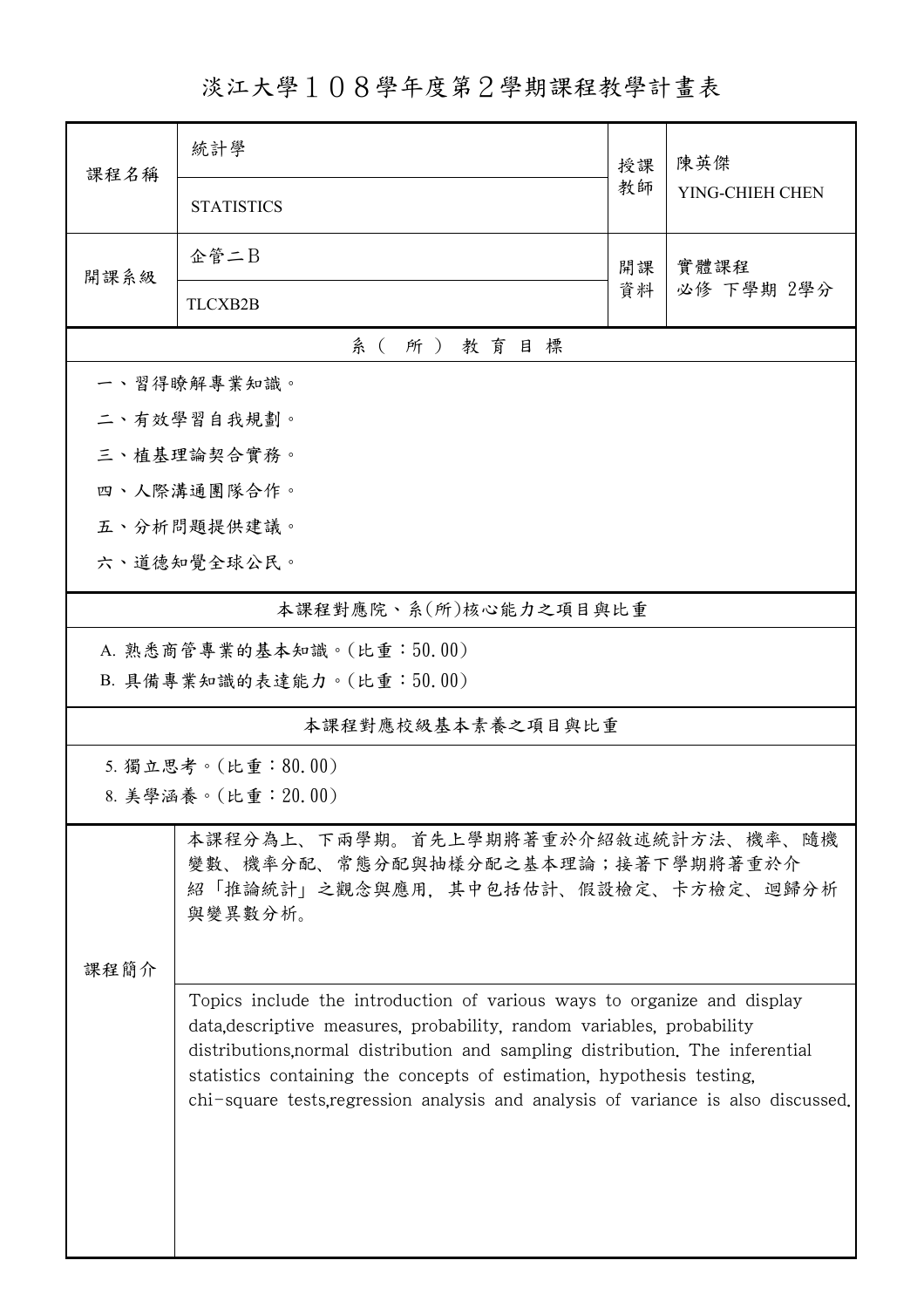## 本課程教學目標與認知、情意、技能目標之對應

將課程教學目標分別對應「認知(Cognitive)」、「情意(Affective)」與「技能(Psychomotor)」 的各目標類型。

一、認知(Cognitive):著重在該科目的事實、概念、程序、後設認知等各類知識之學習。

二、情意(Affective):著重在該科目的興趣、倫理、態度、信念、價值觀等之學習。

三、技能(Psychomotor):著重在該科目的肢體動作或技術操作之學習。

| 序<br>號         | 教學目標(中文)                                                                       |                                                                                 |                                | 教學目標(英文)                                                                                                                                                                                                                                                                                             |       |  |  |
|----------------|--------------------------------------------------------------------------------|---------------------------------------------------------------------------------|--------------------------------|------------------------------------------------------------------------------------------------------------------------------------------------------------------------------------------------------------------------------------------------------------------------------------------------------|-------|--|--|
| 1              | 1. 了解假設檢定的概念<br>2. 了解相關即迴歸分析的概念及應<br>用<br>3. 了解變異數分析的概念及應用<br>4. 了解吳母數統計的概念及應用 |                                                                                 |                                | 1. To comprehend the concepts of hypothesis testing<br>2. To comprehend the concepts and applications of<br>correlation and regression<br>3. To comprehend the concepts and applications of<br>analysis of variance<br>4. To comprehend the concepts and applications of<br>nonparamentric statistis |       |  |  |
|                | 教學目標之目標類型、核心能力、基本素養教學方法與評量方式                                                   |                                                                                 |                                |                                                                                                                                                                                                                                                                                                      |       |  |  |
| 序號             | 目標類型                                                                           | 院、系 $(\text{m})$<br>核心能力                                                        | 校級<br>基本素養                     | 教學方法                                                                                                                                                                                                                                                                                                 | 評量方式  |  |  |
| 1              | 認知                                                                             | AB                                                                              | 58                             | 講述                                                                                                                                                                                                                                                                                                   | 測驗、作業 |  |  |
|                | 授課進度表                                                                          |                                                                                 |                                |                                                                                                                                                                                                                                                                                                      |       |  |  |
| 週次             | 日期起訖                                                                           |                                                                                 |                                | 內 容 (Subject/Topics)                                                                                                                                                                                                                                                                                 | 備註    |  |  |
| 1              | $109/03/02$ ~<br>109/03/08                                                     | Hypothesis Testing                                                              |                                |                                                                                                                                                                                                                                                                                                      |       |  |  |
| $\overline{2}$ | $109/03/09$ ~<br>109/03/15                                                     | Hypothesis Testing                                                              |                                |                                                                                                                                                                                                                                                                                                      |       |  |  |
| 3              | $109/03/16$ ~<br>109/03/22                                                     | Hypothesis Testing                                                              |                                |                                                                                                                                                                                                                                                                                                      |       |  |  |
| 4              | $109/03/23$ ~<br>109/03/29                                                     | Hypothesis Testing                                                              |                                |                                                                                                                                                                                                                                                                                                      |       |  |  |
| 5              | $109/03/30$ ~<br>109/04/05                                                     | Hypothesis Testing                                                              |                                |                                                                                                                                                                                                                                                                                                      |       |  |  |
| 6              | $109/04/06 \sim$<br>109/04/12                                                  | Testing the Difference Between Two Means, Two<br>Proportions, and Two Variances |                                |                                                                                                                                                                                                                                                                                                      |       |  |  |
| 7              | $109/04/13$ ~<br>109/04/19                                                     | Testing the Difference Between Two Means, Two<br>Proportions, and Two Variances |                                |                                                                                                                                                                                                                                                                                                      |       |  |  |
| 8              | $109/04/20$ ~<br>109/04/26                                                     | Testing the Difference Between Two Means, Two<br>Proportions, and Two Variances |                                |                                                                                                                                                                                                                                                                                                      |       |  |  |
| 9              | $109/04/27$ ~<br>109/05/03                                                     | 期中考試週                                                                           |                                |                                                                                                                                                                                                                                                                                                      |       |  |  |
| 10             | $109/05/04$ ~<br>109/05/10                                                     |                                                                                 | Proportions, and Two Variances | Testing the Difference Between Two Means, Two                                                                                                                                                                                                                                                        |       |  |  |
| 11             | $109/05/11$ ~<br>109/05/17                                                     | Correlation and Regression                                                      |                                |                                                                                                                                                                                                                                                                                                      |       |  |  |
| 12             | $109/05/18$ ~<br>109/05/24                                                     | Correlation and Regression                                                      |                                |                                                                                                                                                                                                                                                                                                      |       |  |  |